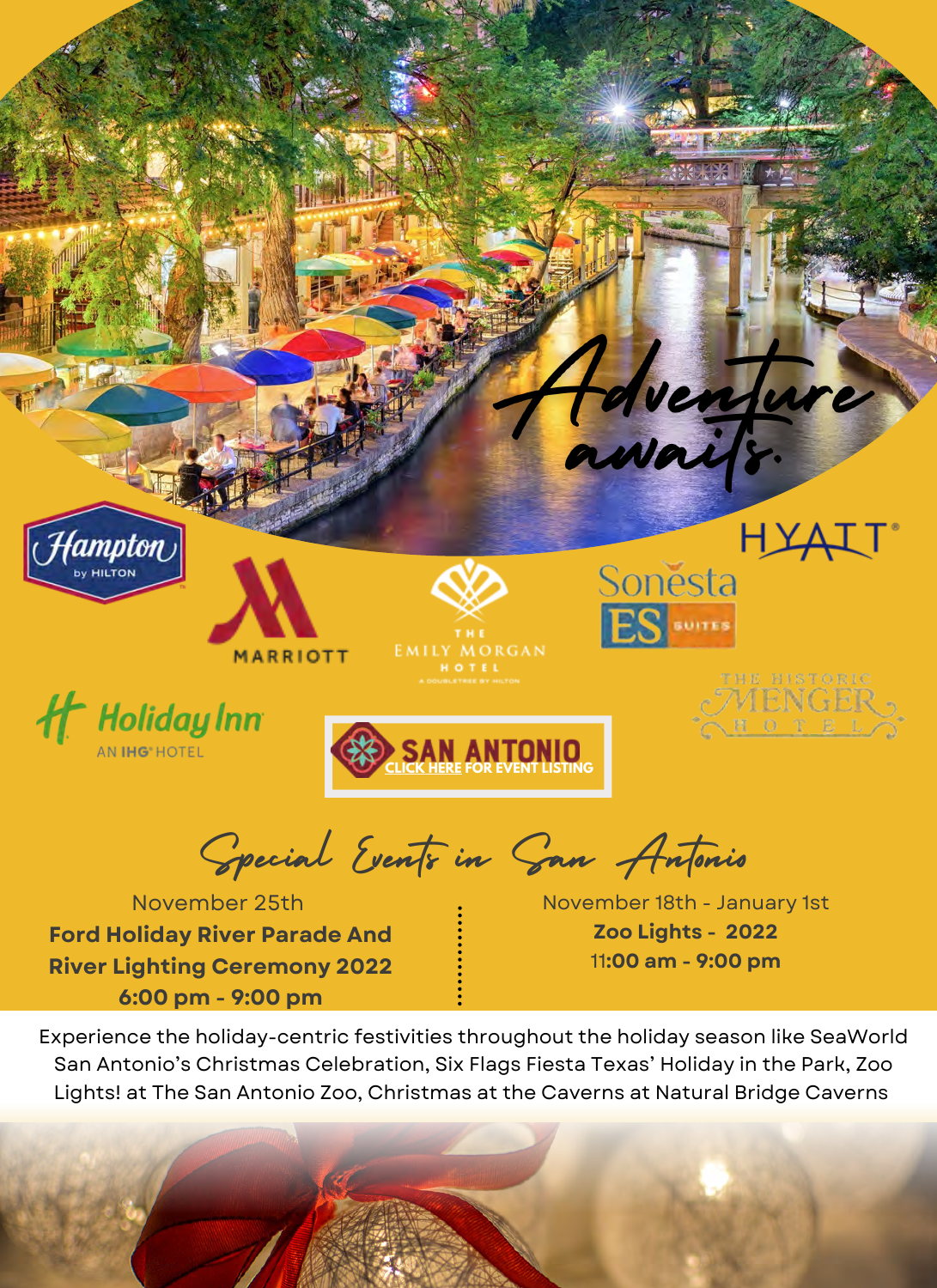# **Hampton by Hilton**

Address: 414 Bowie Street Group Name: TYFA Cheer 2022 Rate:\$135 w/complimentary buffet breakfast Parking:\$25 per day

Reservation due date: October 25, 2022 Reservations by calling (210)225-8500 and refer to Group Name.

### **Sonesta ES Suites**

Address: 425 Bonham Group Name: TYFA Cheer Rate:\$139 w/complimentary buffet breakfast Parking: no information

Reservation due date: October 26, 2022 Reservations by calling (800)Sonesta and refer to Group Name.

## **Holiday Inn**

Address: 217 North St. Mary's Street Group Name: TYFA Cheer Group Code: TYF Rate:\$189 Parking:\$15-\$27/day; Motor coach on a space available basis @ \$65/day (ask for availability) **[FOR BOOKING](https://www.ihg.com/holidayinn/hotels/us/en/san-antonio/satrw/hoteldetail?fromRedirect=true&qSrt=sBR&qIta=99801505&icdv=99801505&qSlH=SATRW&qGrpCd=TYF&setPMCookies=true&qSHBrC=HI&qDest=217%20North%20St.%20Mary%27s%20Street,%20San%20Antonio,%20TX,%20US&srb_u=1)**

Registration deadline: October 26, 2022 Reservations by calling (210)224-2500 and refer to Group/Event Code.

## **Marriott Rivercenter Hotel**

Address: 101 Bowie Street Group Name: Texas Youth Football Association Rate:\$199 Parking:\$38-\$49/overnight guests; Day Guests up to \$36/day

Registration deadline: November 4, 2022 Reservations by calling (210)223-1000 and refer to Group Name/Event Code.



**[CLICK HERE](https://www.hilton.com/en/book/reservation/deeplink/?ctyhocn=SATDTHX&groupCode=CHHTYF&arrivaldate=2022-11-25&departuredate=2022-11-27&cid=OM,WW,HILTONLINK,EN,DirectLink&fromId=HILTONLINKDIRECT) [FOR BOOKING](https://www.hilton.com/en/book/reservation/deeplink/?ctyhocn=SATDTHX&groupCode=CHHTYF&arrivaldate=2022-11-25&departuredate=2022-11-27&cid=OM,WW,HILTONLINK,EN,DirectLink&fromId=HILTONLINKDIRECT)**